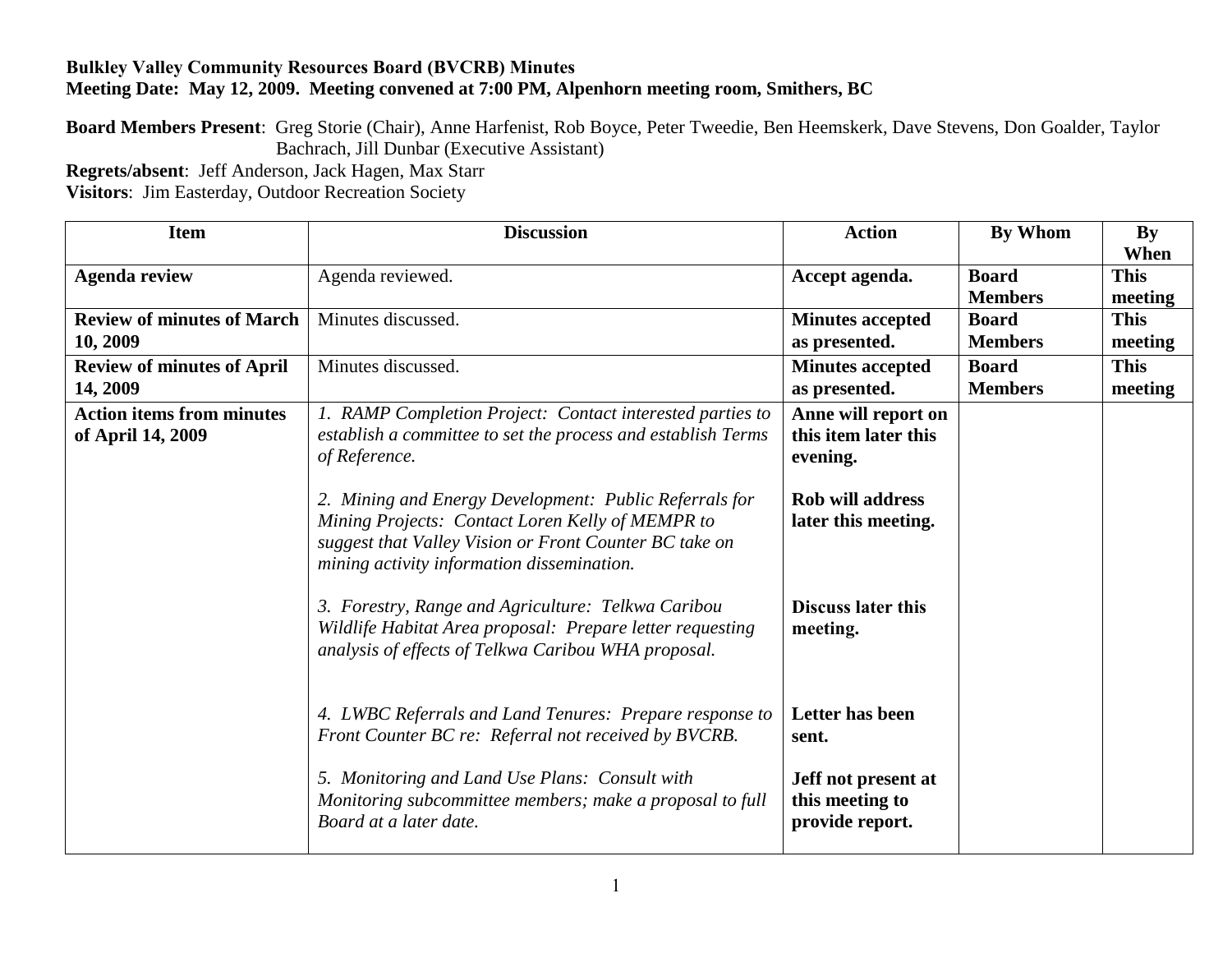| <b>Item</b>                                       | <b>Discussion</b>                                                                                                                                                                                                                                                                                                                                                                                                                                                                                                                                                                                                                                                                                                                                                                                                                                                                 | <b>Action</b>                                                                                    | By Whom                                      | <b>By</b><br>When |
|---------------------------------------------------|-----------------------------------------------------------------------------------------------------------------------------------------------------------------------------------------------------------------------------------------------------------------------------------------------------------------------------------------------------------------------------------------------------------------------------------------------------------------------------------------------------------------------------------------------------------------------------------------------------------------------------------------------------------------------------------------------------------------------------------------------------------------------------------------------------------------------------------------------------------------------------------|--------------------------------------------------------------------------------------------------|----------------------------------------------|-------------------|
|                                                   | 6. BVCRB Flyer: Print and deliver flyers to Smithers Trade<br>Show.                                                                                                                                                                                                                                                                                                                                                                                                                                                                                                                                                                                                                                                                                                                                                                                                               | Done. Taylor will<br>send pdf of flyer to<br>all members so they<br>can distribute as<br>needed. |                                              |                   |
|                                                   | 7. Newspaper article: Contact Taylor about preparing a<br>newspaper article regarding BVCRB activities.                                                                                                                                                                                                                                                                                                                                                                                                                                                                                                                                                                                                                                                                                                                                                                           | <b>Taylor will prepare</b><br>an article.                                                        |                                              |                   |
| Subcommittee<br>Reports/Issues/Corresponde<br>nce | 1. Recreation<br><b>RAMP completion:</b> Anne: Recreation subcommittee<br>members met and developed a plan for setting up a project<br>committee. Responses have been received from user groups<br>and invitations to meet will be sent out. The Driftwood<br>Foundation will not be providing funding support. No<br>response has been received yet from the Regional District<br>regarding funding support.<br>2. Mining and Energy Development<br>Public referrals for mining projects: Rob has invited<br>Loren Kelly of MEMPR to the next BVCRB meeting.<br>Loren will make a presentation and speak to issues of<br>interest to the Board. Items that the Board would like<br>addressed include: Dissemination of mining activity<br>information to the public; level of mining activity in the<br>area; monitoring efforts; reclamation work proceeding<br>and/or planned. | <b>Continue with</b><br>establishment of<br><b>RAMP</b> project<br>committee.                    | <b>Recreation</b><br><b>Subcommitt</b><br>ee |                   |
|                                                   | 3. Forestry, Range and Agriculture<br>Telkwa Caribou Wildlife Habitat Area proposal:<br>Response has been prepared by Peter. Comments will be<br>incorporated and letter finalized.                                                                                                                                                                                                                                                                                                                                                                                                                                                                                                                                                                                                                                                                                               | Incorporate<br>comments and<br>finalize letter.                                                  | <b>Peter</b>                                 |                   |
|                                                   | 4. LWBC Referrals and Land Tenures<br>Dave is aware of a referral that is circulating which the<br>BVCRB did not receive. He will circulate it and prepare a<br>response.                                                                                                                                                                                                                                                                                                                                                                                                                                                                                                                                                                                                                                                                                                         | <b>Circulate referral</b><br>and prepare a<br>response.                                          | <b>Dave</b>                                  |                   |